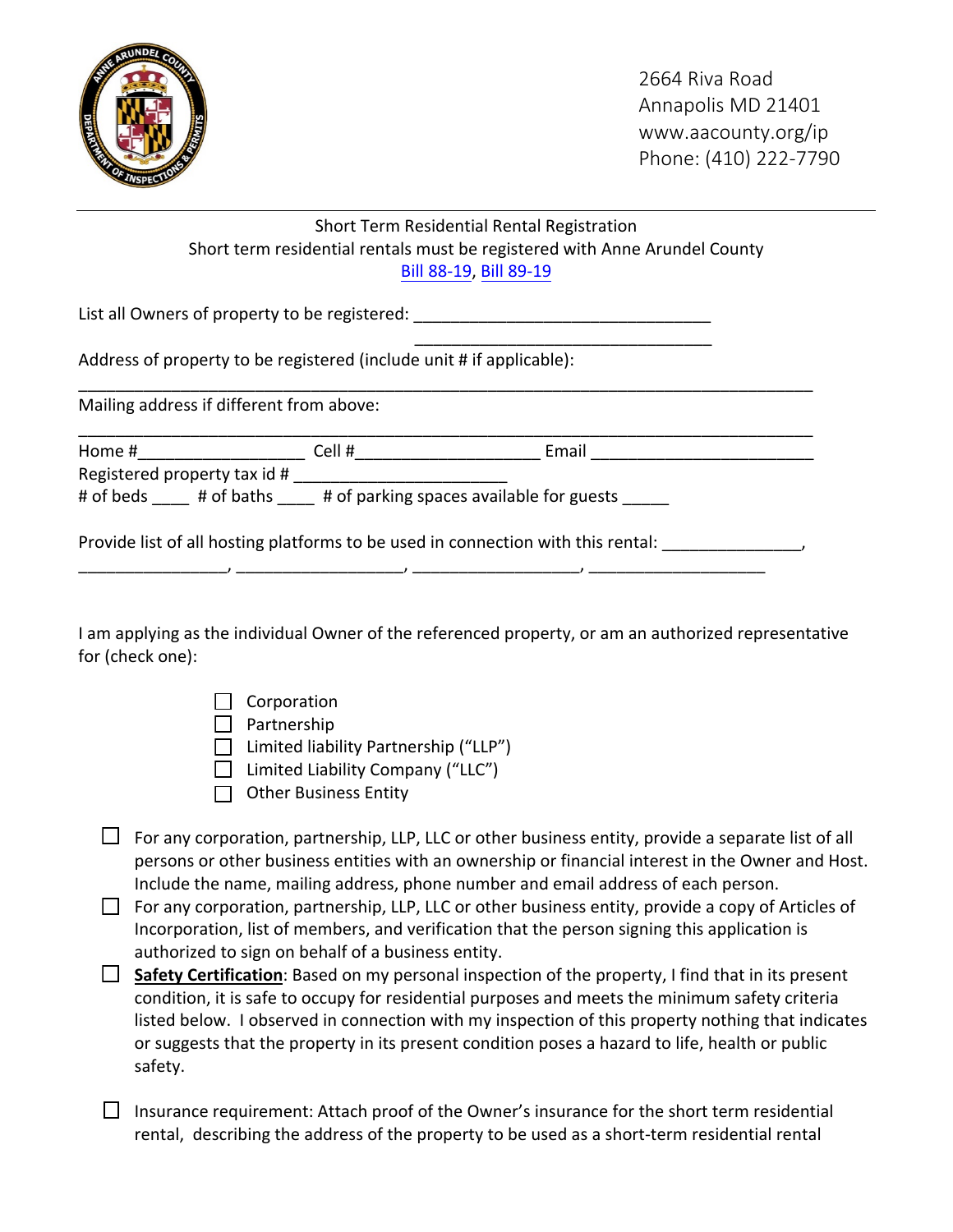**Certification**: I solemnly swear and affirm under the penalties of perjury that the statements in this application and that all the information noted herein and in any attached document, are true and correct to the best of my knowledge, information and belief. I understand that after notice and consideration of the Host's comments, the Department may deny, suspend, or revoke a short term residential registration for a failure to comply with Article 11, Title 13A. Short-Term Residential Rentals, Article 18, Title 12, Subtitle 6. Short-Term Residential Rentals; false statements in the application; or a failure to pay overdue county taxes, fines or fees. By filing this application, I acknowledge that I have read and will ensure that the subject property will be rented and used in accordance with the Anne Arundel County Code and all requirements.

| Owner's Signature: | Date: |
|--------------------|-------|
|                    |       |

| Notary: | Exp. Date: |
|---------|------------|
|         |            |

{Notary Seal}

Complete the application, acknowledge all requirements and certifications by signature. Signatures must be notarized. Return application and required attachments to the License Section at the address in letterhead and submit appropriate fees for a 2 year registration (\$100.00). Fees are not refundable. An approved registration is not assignable and does not transfer upon the sale or transfer of the property.

Requirements for short term residential rentals are listed below. For purposes of the County Code, the "host" is the owner of the short term residential rental property. Please refer to Article 11, Title 13A of the County Code for more information.

- 1. A Host may not enter into a short-term residential rental agreement with a transient guest or rent a dwelling unit to a transient guest without first obtaining an approved registration from the Department.
- 2. A Host may not register more than two dwelling units as short-term residential rentals.
- 3. A Host may be an individual, corporation, partnership, limited partnership, limited liability partnership, limited liability company, or other business entity, but a dwelling unit registered by any host counts as a registration by any individual or other business entity with an ownership or financial interest in the host.
- 4. The rental period for a short-term residential rental shall be no less than 24 hours.
- 5. A Host may not enter into a short-term residential rental agreement with a transient guest or rent a dwelling unit to a transient guest, if overdue taxes, fines, or fees are owed to the County.
- 6. The Host shall provide to the Department the names of all hosting platforms to be used in connection with a shortterm residential rental and shall update the list within ten days after additions or deletions.
- 7. A Host shall provide hosting platforms with the registration number issued by the Department for the dwelling unit and a phone number to verify approval of the registration.
- 8. A Host shall ensure that a hosting platform includes the registration number in an advertisement, listing, or post for the short-term residential rental.
- 9. The Host shall prominently display a sign within the dwelling unit stating that the dwelling unit is registered by the Department for short-term residential rentals and providing the registration number.
- 10. For an unhosted rental, the Host shall provide to the transient guest the name of a person who is available for the term of the rental and a 24-hour emergency telephone number for prompt assistance.